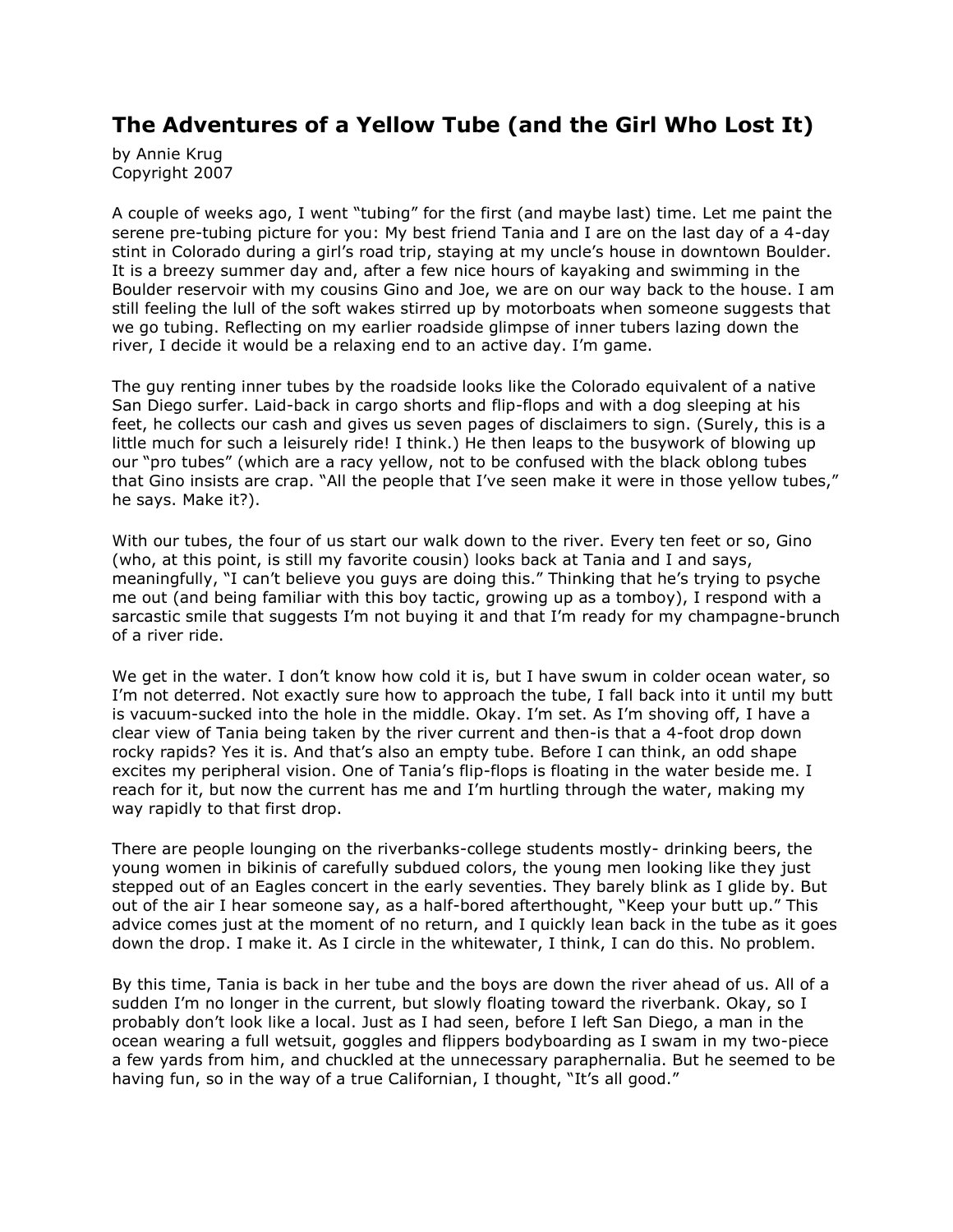I am hoping to receive this same altruistic response from the Boulder locals at the sight of me using my flip-flops to row myself back into the path of the current. Sure I look like an idiot. But when am I ever going to be here, doing this, again? Besides, I count on the fact that if I see any of these people again, people look far different wet than they do dry. A life by the beach has taught me that. That and the fact that you can't tame water; you can only keep your head protected. And, as I'm now learning, your butt up.

I'm in the current again, and floating speedily towards the second of what I now realize is a series of boulder-clad drops. I relax, remembering that as long as I lean back and keep my butt up, I'm good as gold. Attempting this position, I go down the second drop. Immediately, I feel the tube slip from beneath me and see swirling water above me. After a surprisingly long time under water, I surface only to find that the chasm between my tube and me is increasing by the second. And I'm still moving. Fast. I turn my attention from the tube behind me and look ahead. A third drop, no more than 20 feet away. Desperately, I try to brace my legs against rocks the way a birthing mother braces herself while pushing. But I'm not finding a stronghold against the current, and I realize that I'm going down this next drop "commando."

Without the tube, the drop is quicker. Perhaps because my well-hydrated skin glides faster over moss-covered boulders than yellow plastic does. At this point, I catch the attention of some of the college students on the riverbank. No longer do they seem bored, as the sight of my white legs thrust vertically in the air must have awakened their interest. "Ooohhh." I hear someone say, a wince in their voice. I'm down the drop, but my momentum is up and I'm just getting started. The current has me and won't let up. As I hit boulders at top speed with my knees, shins, and elbows, I realize why Gino was amazed that I had agreed to do this. With what little consciousness I have left, I am wondering the same thing. That and who Gino's runner-up is for the position of my favorite cousin.

My tube! It appears miraculously beside me, as my body gouges it's way along the river bottom. I grab it and wriggle into it only long enough to hit the third drop, this one with an almost cabaret-like feel to it, swirling in a horizontal pattern. Once again, I'm shot out of my tube. By now, I have given up on directing my own fate and am now at the mercy of the river. On the heels of this realization arrives another: I'm not moving. The current has released me from its cruel 12-year-old schoolyard bully grip! I stand up and see that my knee is bleeding, the skin ribboned as if it had been whipped. "I'm too old for this. I'm almost thirty! I don't have to prove anything to anyone," I say, partially kidding and partially out of tired realization, exiting the water.

Like war veterans, Tania and I (now wet and bloody) make our way down the riverside on foot, to meet the boys. Coming out of the water, they cheerfully assure us that after that last drop (the one that almost resulted in my short-term memory loss), it was a smooth ride. So that's what I had glimpsed when I saw tubers floating by the roadside: the aftermath of the river of death. Those tubers probably looked calm because they were unconscious.

Gino catches a glimpse of my knee. "Whoa Annie, that looks gnarly." The tomboy kicks in, and I reply, "It's not bad. That was fun!" And, oddly enough, it was fun. Besides, had I seen what I was in for before we went, I may not have gone. And, to be honest, I'm proud that I at least tried it. Like life (and here's the moral, kids), I had a few ungraceful falls, and maybe I didn't completely master it. But I still did it.